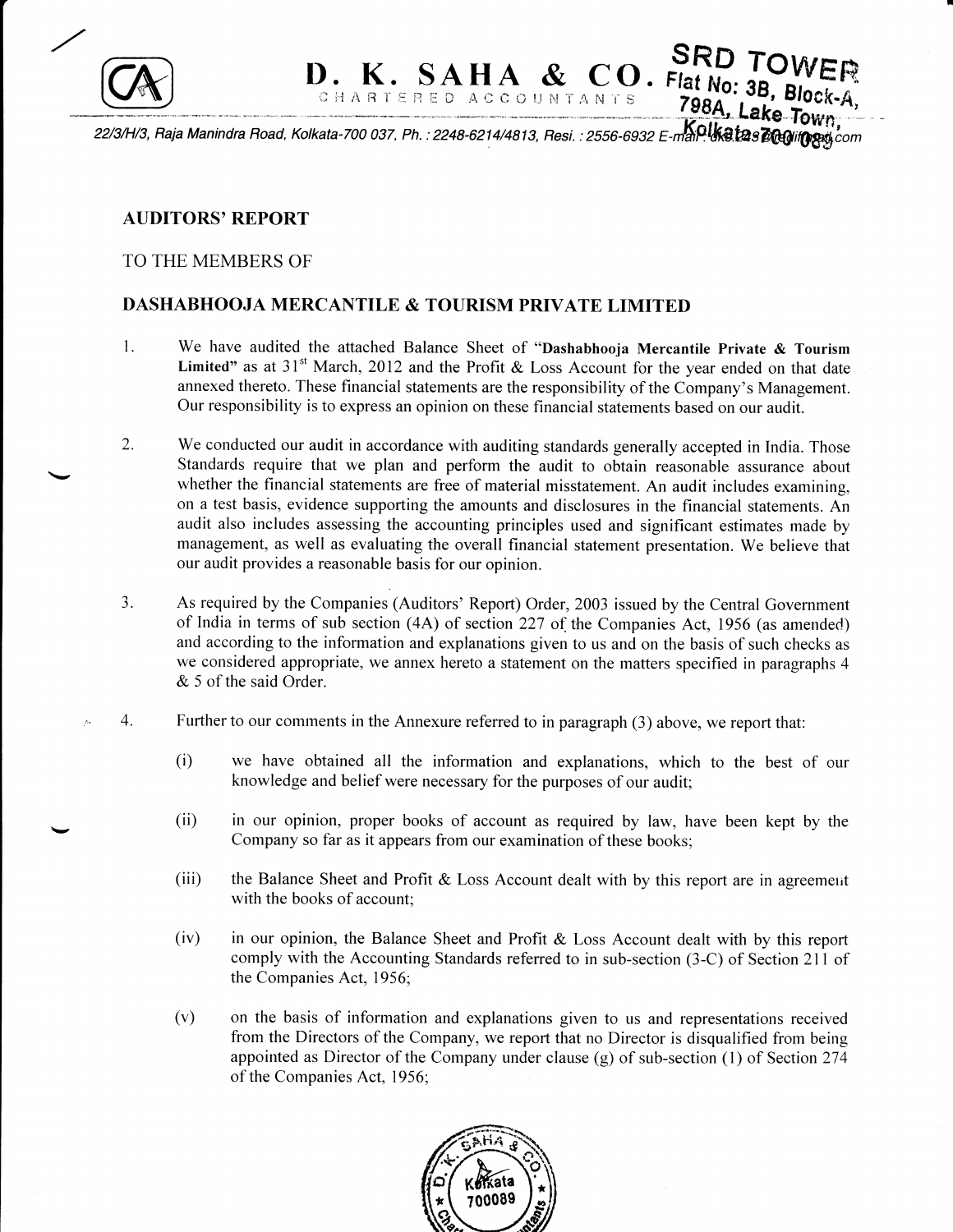- (vi) in our opinion and to the best of our information and according to the explanations given to us, the said accounts read together with significant accounting policies and notes thereon give the information as required by the Companies Act, 1956 in the manner so required and give a true and fair view in conformity with the accounting principles generally accepted in India ;
	- a) in the case of the Balance Sheet, of the state of affairs of the Company as at  $31<sup>st</sup>$ March, 2012, and
	- b) in the case of the Profit & Loss Account, of the Profit of the Company for the year ended on that date.

For D. K SAHA & CO. Chartered Accountants Firm Reg.No. 050482

Altsalig

'-E ''r

D. K SAHA Partner Membership No. 050482

Place: Kolkata Date: The 16<sup>th</sup> day of May 2012

{

 $\lambda$ 

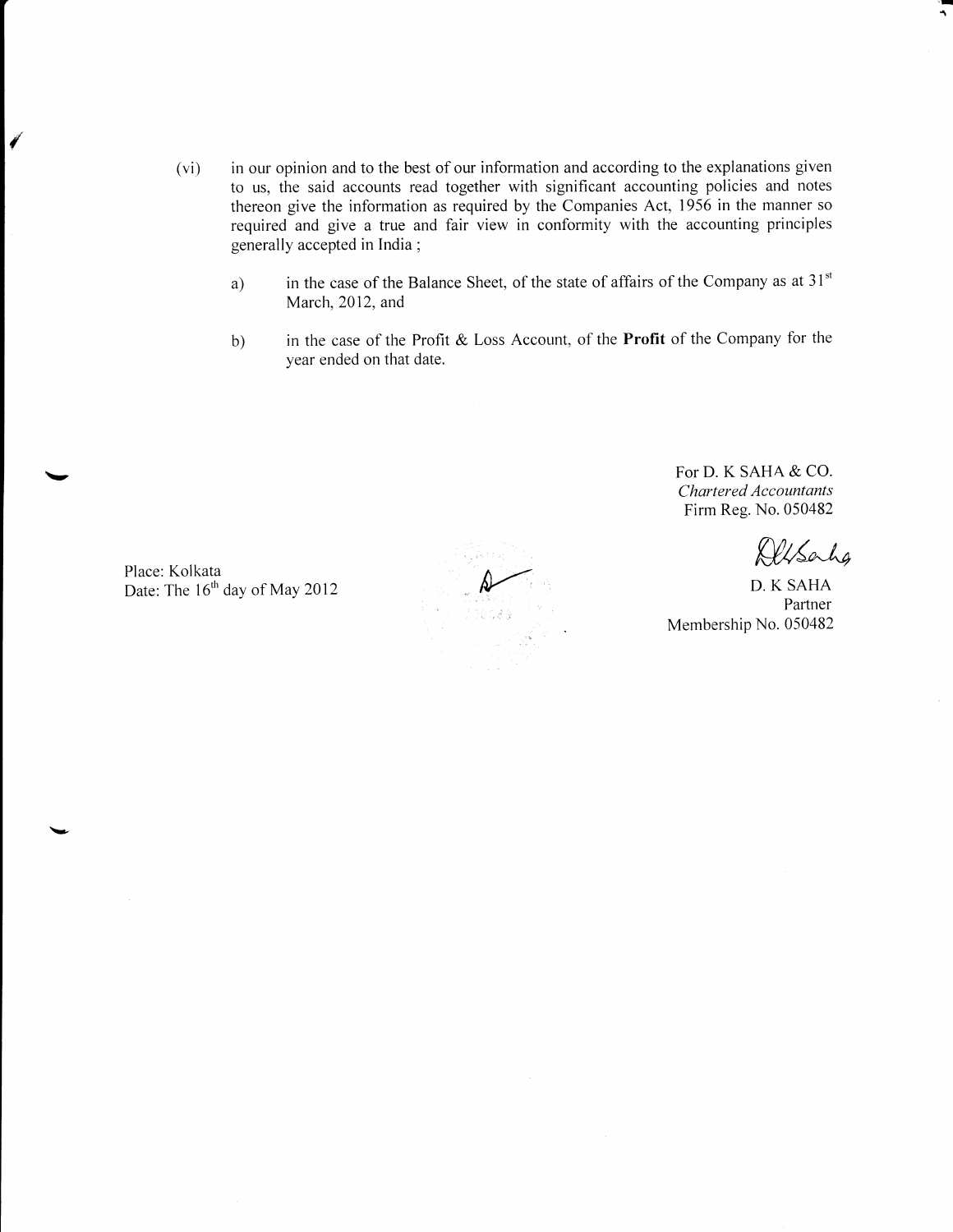## DASHABHOOJA MERCANTILE & TOURISM PRIVATE LIMITED

Balance Sheet as at 31st March '2012

| SI<br>No. | Particulars                                                         | Note<br>No. | As at<br>31st March, 2012 | As at<br>31st March, 2011 |
|-----------|---------------------------------------------------------------------|-------------|---------------------------|---------------------------|
| I.        | <b>EQUITY AND LIABILITIES</b>                                       |             |                           |                           |
| (1)       | Shareholders' Funds                                                 |             |                           |                           |
|           | (a) Share Capital                                                   | 2.1         | 100,000.00                | 100,000.00                |
|           | (b) Reserves and Surplus                                            |             |                           |                           |
|           | c) Money Received Against Share Warrants                            |             |                           |                           |
| (2)       | Share Application money pending<br>allotment                        |             |                           |                           |
| (3)       | <b>Non-Current Liabilities</b>                                      |             |                           |                           |
|           | (a) Long-Term Borrowings                                            |             |                           |                           |
|           | (b) Deferred Tax Liabilities (Net)                                  |             |                           |                           |
|           | (c) Other Long Term Liabilities                                     |             |                           |                           |
|           | (d) Long-Term Provisions                                            |             |                           |                           |
| (4)       | <b>Current liabilities</b>                                          |             |                           |                           |
|           | (a) Short Term Borrowings                                           |             |                           |                           |
|           | (b) Trade Payables                                                  |             |                           |                           |
|           | (c) Other Current Liabilities                                       | 2.2         | 3,500.00                  | 3,500.00                  |
|           | (d) Short-Term Provisions                                           |             |                           |                           |
|           | <b>TOTAL</b>                                                        |             | 103,500.00                | 103,500.00                |
| (1)       | Non-current assets                                                  |             |                           |                           |
|           | (a) Fixed Assets                                                    |             |                           |                           |
|           | (i) Tangible assets                                                 |             |                           |                           |
|           | (ii) Intangible Assets                                              |             |                           |                           |
|           | (iii) Capital Work-In-Progress                                      |             |                           |                           |
|           | (iv) Intangible Assets under Development                            |             |                           |                           |
|           | (b) Non-Current Investments                                         |             |                           |                           |
|           | (c) Deferred Tax Assets (net)                                       |             |                           |                           |
|           | (d) Trade Recievable                                                |             |                           |                           |
|           | (d) Long-Term Loan and Advances                                     |             |                           |                           |
|           | (e) Other Non-current Assets                                        | 2.3         | 58,085.00                 | 54,585.00                 |
| (2)       | <b>Current assets</b>                                               |             |                           |                           |
|           | (a) Current Investments                                             |             |                           |                           |
|           | (b) Inventories                                                     |             |                           |                           |
|           | (c) Trade Receivables                                               |             |                           |                           |
|           | (d) Cash and Cash Equivalents                                       | 2.4         | 45,415.00                 | 48,915.00                 |
|           | (e) Short-term Loans and Advances                                   |             |                           |                           |
|           | (f) Other Current Assets                                            |             |                           |                           |
|           | <b>TOTAL</b><br>Cinepificant Accounting Delisies Alates on Accounts |             | 103,500.00                | 103,500.00                |

Singnificant Accounting Policies/Notes on Accounts

Notes referred to above form an integral part of the Balance Sheet

As per Our Report attached

 $\mathcal{G}'$ 

DKSahe D. K. SAHA, Partner, FCA (Membership No. 050482) For and on behalf of D. K. SAHA & CO. Chartered Accountants Firm Regn No. 050482

For and on behalf of Board

Dashabhooja Mercantile & Tourism Priva te Limited

Directors<br>Directors

te Limited

A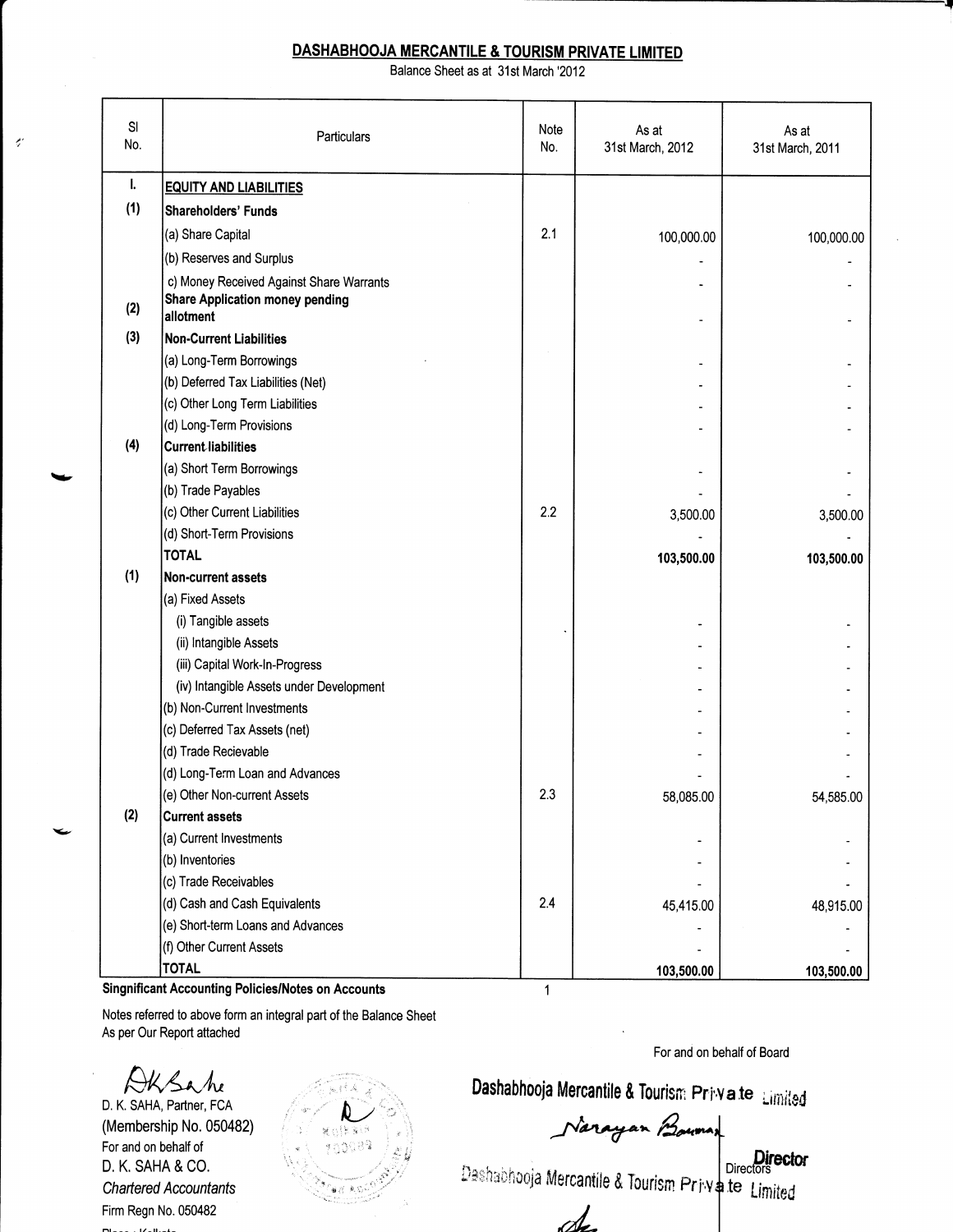# DASHABHOOJA MERCANTILE & TOURISM PRIVATE LIMITED

#### Equitiy and Liabilities

#### 2.1 Share Capital

| Particulars                                        | As at<br>31.03.2012 | As at<br>31.03.2011 |
|----------------------------------------------------|---------------------|---------------------|
| Authorised                                         |                     |                     |
| 50,000 Equity Share of Rs 10/- each                | 500,000             | 500,000             |
| Issued, Subscribed & Paid-up                       |                     |                     |
| 10,000 Equity Share of Rs 10/- each                | 100,000             | 100,000             |
|                                                    | 100,000             | 100,000             |
| Reconciliation of the number of shares outstanding |                     |                     |
| <b>Particulars</b>                                 | As at               | As at               |
|                                                    | 31.03.2012          | 31.03.2011          |
| Number of shares at the beginning                  | 10,000              | 10,000              |
| Add: Shares issued during the year                 |                     |                     |

Number of shares at the closing

## Details of more than 5% Shares held by the Shareholder's :

| SI. No | Name of the shareholder's   | 2011-12            |             | 2010-11            |             |
|--------|-----------------------------|--------------------|-------------|--------------------|-------------|
|        |                             | Total No of shares | Holding (%) | Total No of shares | Holding (%) |
|        | Mr. Subash Lama             | 6,000              | 60          |                    |             |
|        | Mr. Mahaveer Prasad Mundhra | 4,000              | 40          |                    |             |
|        | Mr. Dhrubajyoti Borah       |                    |             | 2,000              | 20          |
|        | Mr. Alokjyoti Borthakur     |                    |             | 2,000              | 20          |
|        | Mr. Narayan Barman          |                    |             | 2,000              | 20          |
|        | Mr. Dhiru Borah             |                    |             | 2.000              | 20          |
|        | Mrs. Munti Baruah           |                    |             | 2,000              | 20          |

10,000 10,000

## 2.2 Other Current Liabilities

v.

Ž

| <b>Particulars</b>             | As at                    | As at      |  |
|--------------------------------|--------------------------|------------|--|
|                                | 31.03.2012               | 31.03.2011 |  |
| Unpaid Dividend                |                          |            |  |
| TDS Payable                    |                          |            |  |
| Auditor's Remuneration Payable | 3.500.00                 | 3.500.00   |  |
| Liabilities for expences       | $\overline{\phantom{0}}$ |            |  |
| Fractinal Shares Payable       |                          |            |  |
| Dividend Payable (2010-2011)   |                          |            |  |
|                                | 3,500.00                 | 3,500.00   |  |

#### 2.3 Other non-current assets

| <b>Particulars</b>           | As at      | As at      |
|------------------------------|------------|------------|
|                              | 31.03.2012 | 31.03.2011 |
| (i) Law Charges              | 4.650.00   | 4.650.00   |
| (ii) Audit Fees              | 10,000.00  | 6.500.00   |
| (iii) Miscelleneous Expenses | 10,935.00  | 10,935.00  |
| (iv) Prepration of MOA/AOA   | 4.450.00   | 4.450.00   |
| (v) Printing                 | 5.340.00   | 5,340.00   |
| (vi) Registration Charges    | 21,200.00  | 21,200.00  |
| (vii) Travelling Expenses    | 1,510.00   | 1,510.00   |
|                              | 58.085.00  | 54,585.00  |

### 2.4 Cash & Cash Equivalents

| As at      | As at      |
|------------|------------|
| 31.03.2012 | 31.03.2011 |
|            |            |
|            |            |
|            |            |
| 45,415.00  | 48,915.00  |
| 45,415.00  | 48,915.00  |
|            |            |